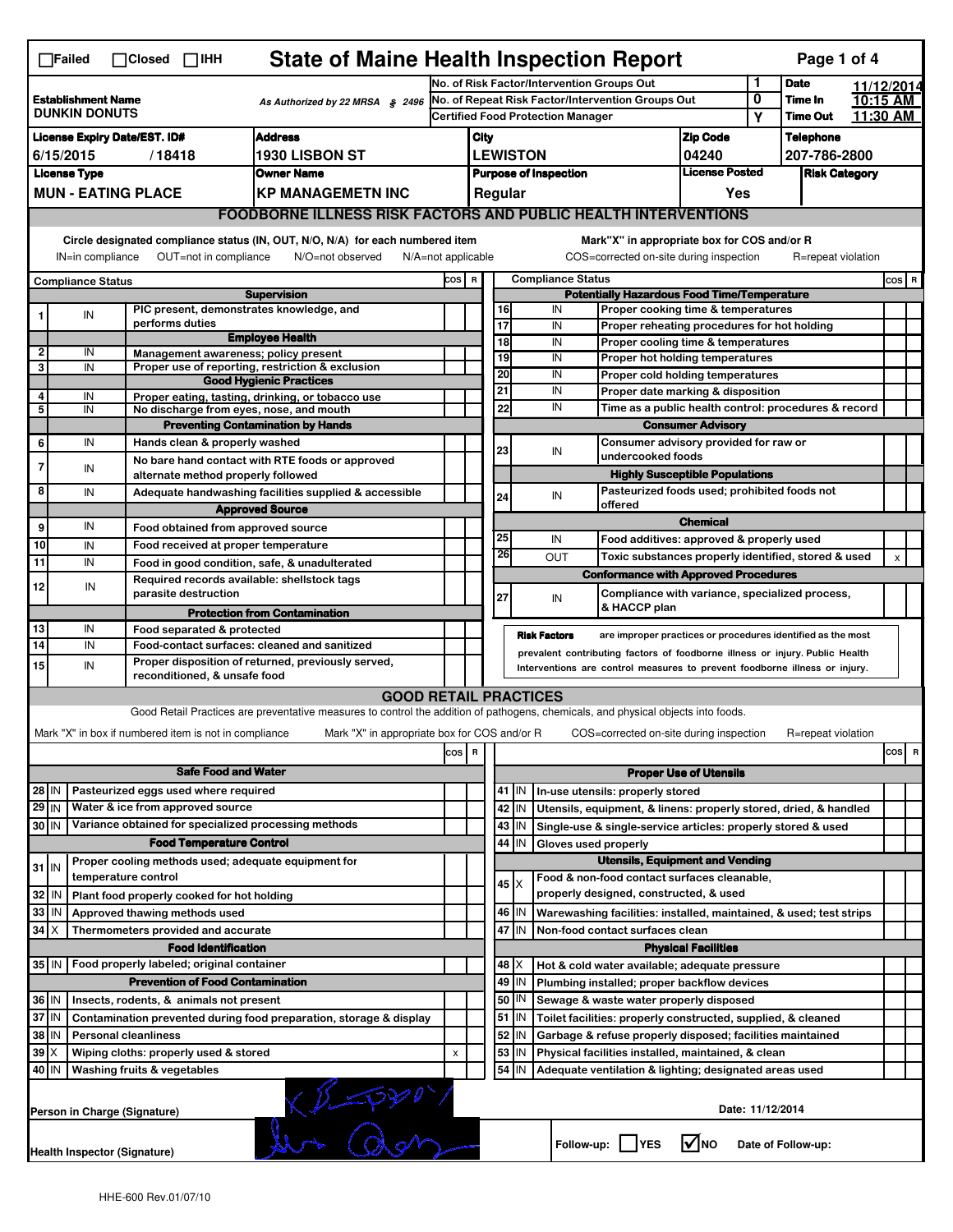|                                                     |                                  |                      | <b>State of Maine Health Inspection Report</b> | Page 2 of 4        |                          |                                  |  |  |  |  |
|-----------------------------------------------------|----------------------------------|----------------------|------------------------------------------------|--------------------|--------------------------|----------------------------------|--|--|--|--|
| <b>Establishment Name</b><br><b>DUNKIN DONUTS</b>   |                                  |                      | As Authorized by 22 MRSA § 2496                | 11/12/2014<br>Date |                          |                                  |  |  |  |  |
| License Expiry Date/EST. ID#<br>6/15/2015<br>/18418 | <b>Address</b><br>1930 LISBON ST |                      | City / State<br><b>LEWISTON</b>                | /ME                | <b>Zip Code</b><br>04240 | <b>Telephone</b><br>207-786-2800 |  |  |  |  |
|                                                     | <b>Temperature Observations</b>  |                      |                                                |                    |                          |                                  |  |  |  |  |
| Location                                            | Temperature                      |                      |                                                | <b>Notes</b>       |                          |                                  |  |  |  |  |
| eggs                                                | 39                               |                      |                                                |                    |                          |                                  |  |  |  |  |
| hot water                                           | 87                               | handsink-out         |                                                |                    |                          |                                  |  |  |  |  |
| hot water                                           | 87                               | warewashing sink-out |                                                |                    |                          |                                  |  |  |  |  |
| Cooler                                              | 38                               |                      |                                                |                    |                          |                                  |  |  |  |  |



**Health Inspector (Signature)** 



**Date: 11/12/2014**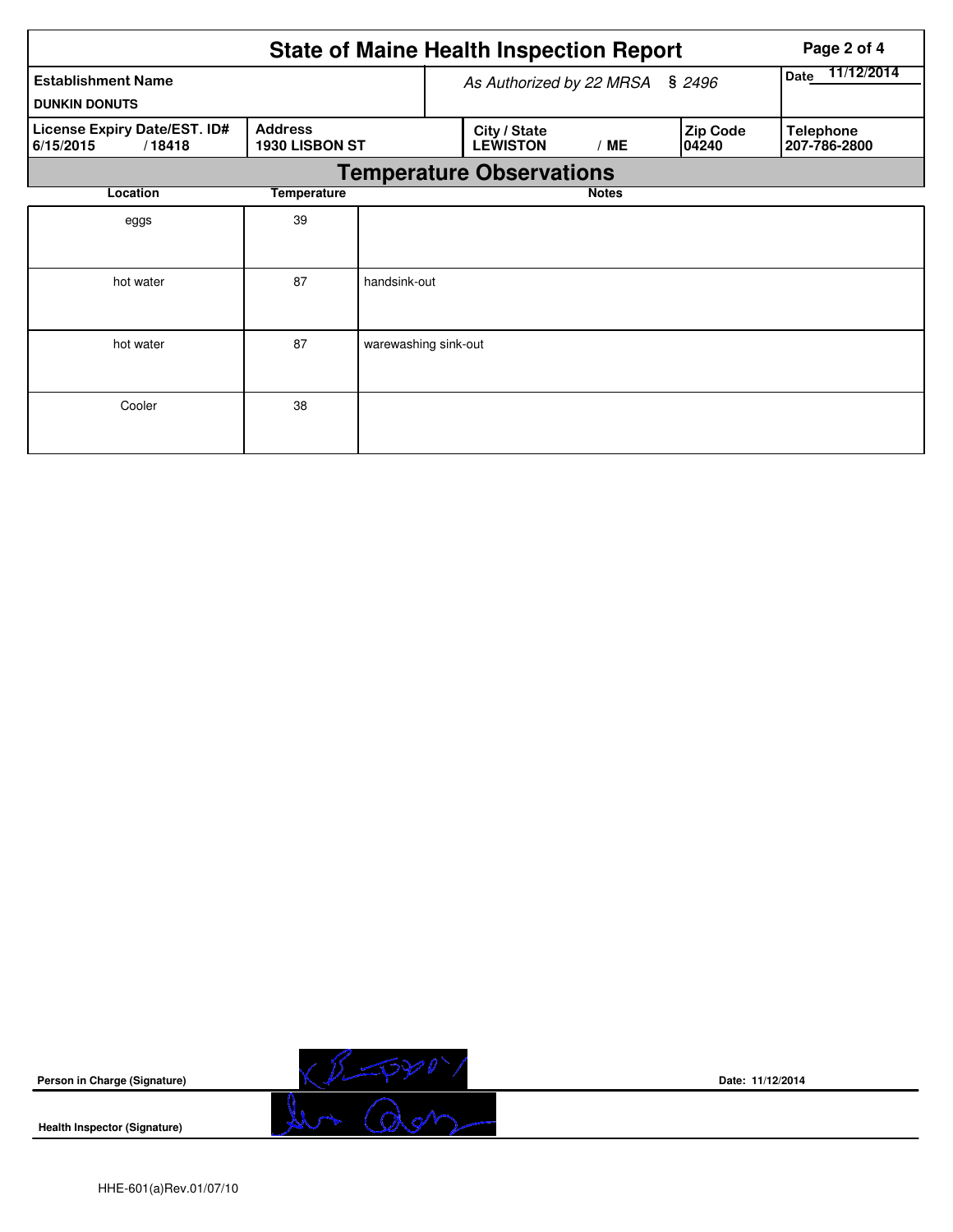|                                                                                                                                                    | Page 3 of 4                                                                            |                                 |           |                          |                    |  |  |  |  |
|----------------------------------------------------------------------------------------------------------------------------------------------------|----------------------------------------------------------------------------------------|---------------------------------|-----------|--------------------------|--------------------|--|--|--|--|
| <b>Establishment Name</b>                                                                                                                          |                                                                                        |                                 |           |                          | 11/12/2014<br>Date |  |  |  |  |
| <b>DUNKIN DONUTS</b>                                                                                                                               |                                                                                        |                                 |           |                          |                    |  |  |  |  |
| License Expiry Date/EST. ID#<br>6/15/2015<br>/18418                                                                                                | <b>Address</b><br>1930 LISBON ST                                                       | City / State<br><b>LEWISTON</b> | <b>ME</b> | <b>Zip Code</b><br>04240 |                    |  |  |  |  |
| <b>Observations and Corrective Actions</b>                                                                                                         |                                                                                        |                                 |           |                          |                    |  |  |  |  |
| Violations cited in this report must be corrected within the time frames below, or as stated in sections<br>8-405.11 and 8-406.11 of the Food Code |                                                                                        |                                 |           |                          |                    |  |  |  |  |
|                                                                                                                                                    | 26: 7-201.11: C: Improper storage of poisonous or toxic materials.                     |                                 |           |                          |                    |  |  |  |  |
| <b>INSPECTOR NOTES: corrected on site--machine lubricant</b>                                                                                       |                                                                                        |                                 |           |                          |                    |  |  |  |  |
|                                                                                                                                                    | 34: 4-302.12.(A): N: Inadequate number of food temperature measuring devices provided. |                                 |           |                          |                    |  |  |  |  |
| <b>INSPECTOR NOTES: needed all refrigeration units</b>                                                                                             |                                                                                        |                                 |           |                          |                    |  |  |  |  |
| 39: 3-304.14.(B).(1): N: Wiping cloths used for wiping counters and other equipment surfaces not held between uses in a chemical sanitizer.        |                                                                                        |                                 |           |                          |                    |  |  |  |  |
| INSPECTOR NOTES: no sanitizer reading in 2 sanitizer buckets--corrected on site                                                                    |                                                                                        |                                 |           |                          |                    |  |  |  |  |
| 45: 4-202.16: N: Non-food contact surfaces are improperly designed and constructed.                                                                |                                                                                        |                                 |           |                          |                    |  |  |  |  |
| INSPECTOR NOTES: remove stickers from upper panel of ice machine-remove rust exterior                                                              |                                                                                        |                                 |           |                          |                    |  |  |  |  |
|                                                                                                                                                    |                                                                                        |                                 |           |                          |                    |  |  |  |  |

48: 5-103.11.(B): C: Insufficient hot water supply.

INSPECTOR NOTES: no hot water-all sinks-spoke with owner of this facility he will have someone check the situation out within the hour



**Date: 11/12/2014**